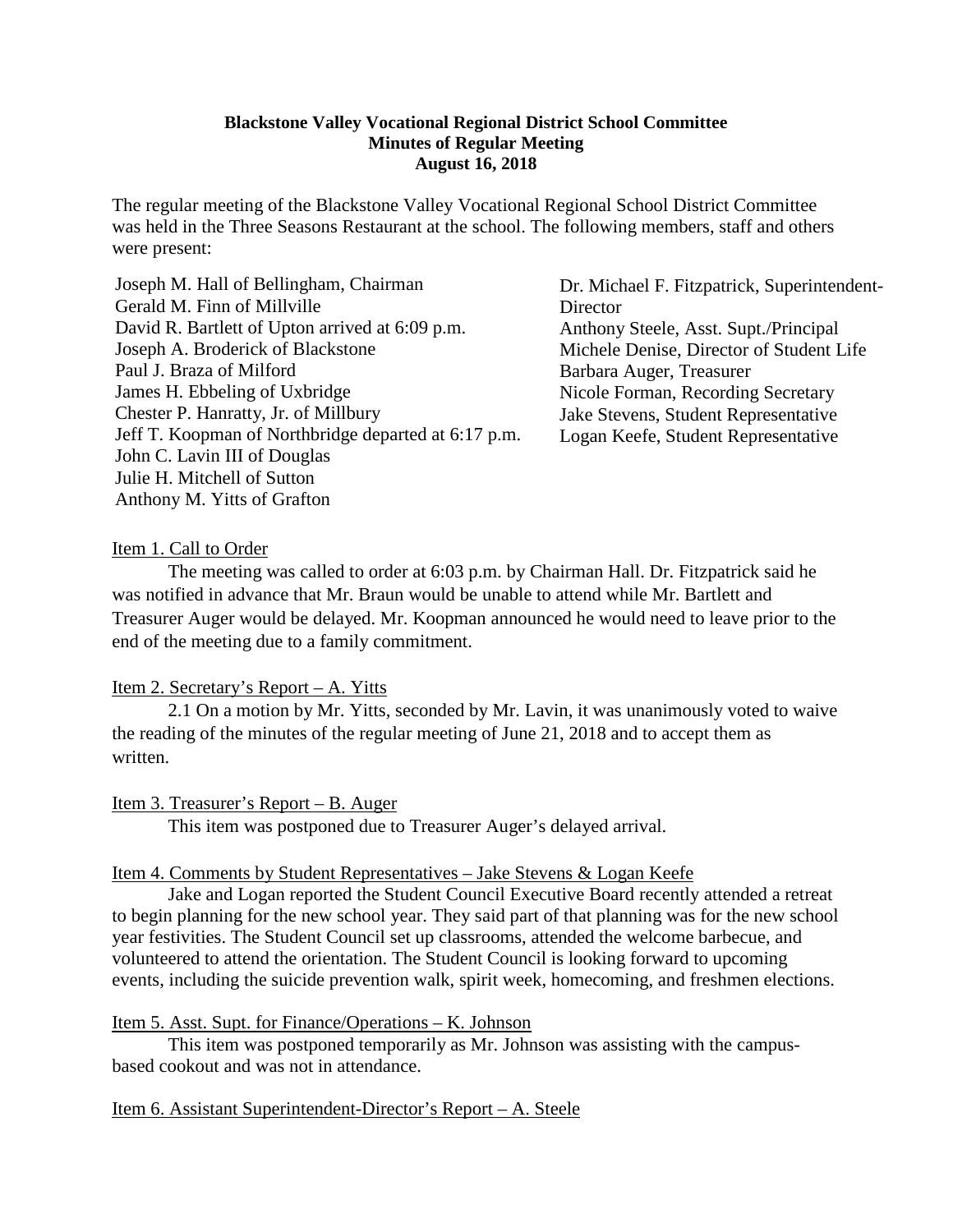This item was postponed temporarily as Mr. Steele was delayed while participating in the Freshmen and New Student Barbecue occurring simultaneously.

# Item 7. Negotiation Subcommittee Report – G. Finn

7.1 Mr. Finn asked if Dr. Fitzpatrick would step out of the room as the Committee discussed his goal attainment. The Committee agreed Dr. Fitzpatrick reached an exemplary recognition on most of his goals. The Committee did rank Dr. Fitzpatrick as proficient on Goals two and three. The Committee felt that although those goals were reached, there could have been more emphasis and accomplishment in those areas.

7.2 On a motion by Mrs. Mitchell, seconded by Mr. Finn, it was voted to approve the Superintendent's FY18 Goal Attainment Confirmation and its contractually defined incentive reoccurring compensation.

# Item 3. Treasurer's Report – B. Auger

Treasurer Auger presented a report dated June 30, 2018. The report reflects a cash balance of \$6,269,309.25 including \$5,475,606.37 in local funds and \$793,702.88 in project funds.

Treasurer Auger said the cash balance listed in the report is as of the close of the fiscal year. She noted the auditing team had already gone through the finances and seemed satisfied with the information they were provided.

On a motion by Mr. Hanratty, seconded by Mr. Bartlett, it was voted to approve the Treasurer's report as presented.

# Item 5. Asst. Supt. for Finance/Operations – K. Johnson

Dr. Fitzpatrick presented the report on Mr. Johnson's behalf as he was needed at the Freshmen and New Student Barbecue taking place simultaneously.

5.1 Dr. Fitzpatrick reported the independent audit team had been in the building and completed their initial report. The audit is on schedule, and the final report details will be available shortly.

5.2 The Committee received donation approval requests for a \$500 donation from Pete's Bluebird.

a. On a motion by Mr. Lavin, seconded by Mrs. Mitchell, it was voted to approve the donation of \$500 from Pete's Bluebird to the Painting and Design Technologies program.

# Item 6. Assistant Superintendent-Director's Report – A. Steele

6.1 Mr. Steele reported the new school year was set to open on Friday, August 17, 2018 for the freshmen and new students, and on Monday, August 20, 2018 for all students. He said the new staff members returned earlier in the week for their orientation to BVT and to help them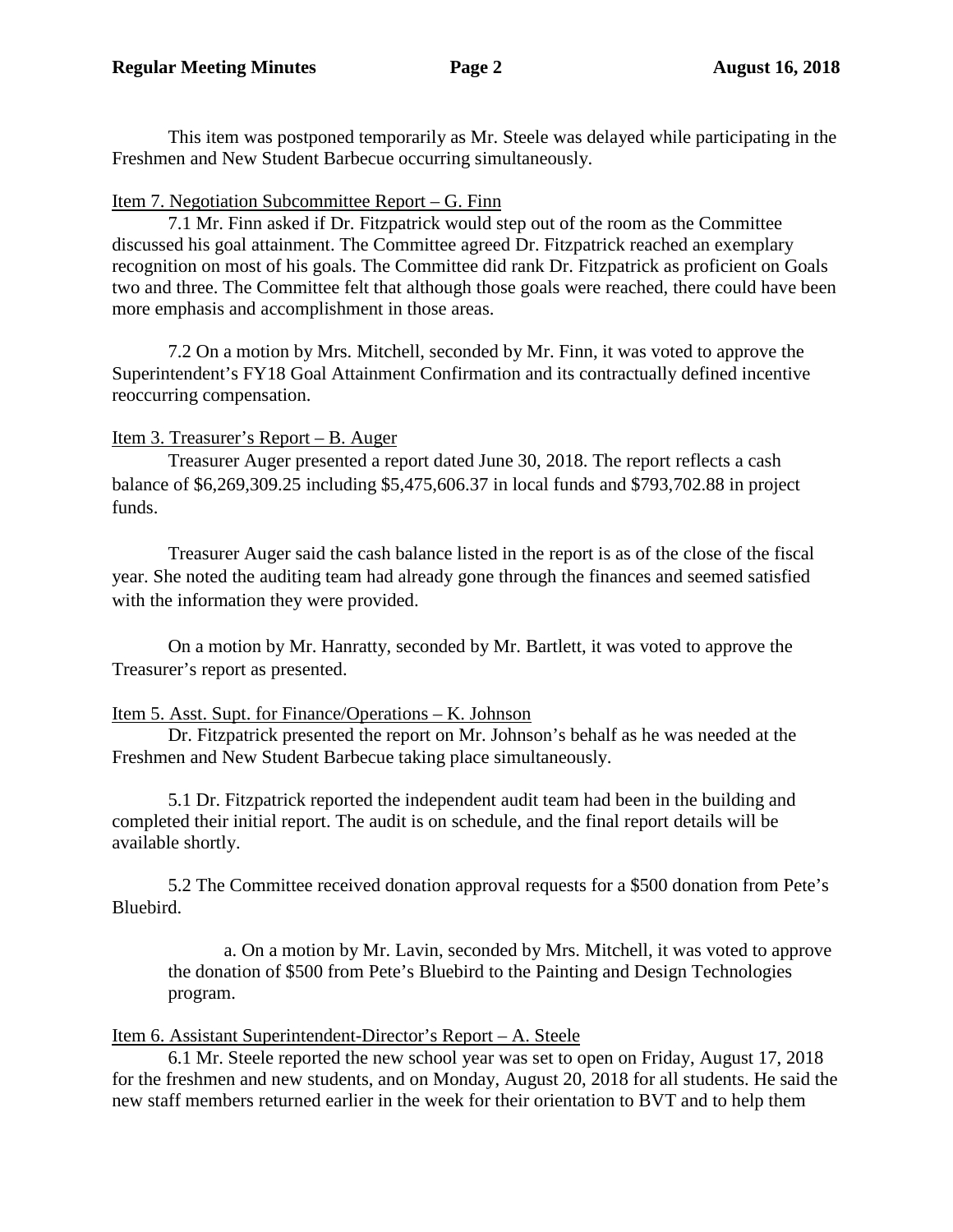acclimate to the school. The entire staff arrived on Wednesday, August 15, 2018 and participated in a variety of professional development and team building activities. Finally, Mr. Steele noted the Freshmen and New Student Orientation that was happening simultaneously with the School Committee meeting was well attended.

6.2 Mr. Steele shared a list of staff changes, including new personnel and personnel reconfigurations. He noted the number of transitions was fewer than the average this year.

6.3 Mr. Steele distributed the 2018-2019 Student Handbook to the Committee, which includes a student planner. The planner is created with student input.

6.4 Mr. Steele said the SkillsUSA National Leadership and Skills Conference was a success for BVT students. The students won five medals, including three golds, one silver, and one bronze. There were also several top-15 placements and five special recognitions, including State Officer Anika Koopman and National Officer Adam Cavanaugh. Koopman was elected the Vice President of SkillsUSA Massachusetts while Cavanaugh was elected SkillsUSA National High School Treasurer.

6.5 Mr. Steele noted the facilities team completed several upgrades and improvements during the summer. The facilities upgrades, included two new art rooms, department moves, manufacturing shop refinishing, and fixes to the parking lot.

Item 8. Superintendent-Director's Report – M. Fitzpatrick

8.1 Dr. Fitzpatrick reported all 13 members of the current School Committee completed the necessary paperwork to be listed on the ballot in November. He thanked the Committee for their commitment to the District.

8.2 Dr. Fitzpatrick shared the School Committee directory and asked for any changes to be forwarded to his office.

8.3 Dr. Fitzpatrick shared the Delineation of Subcommittees and asked that members speak to the Chair with any questions or concerns.

8.4 Dr. Fitzpatrick shared the current table of organization. He noted the major change is the addition of a third Vocational Director.

8.5 Dr. Fitzpatrick shared his annual Welcome Back letter with the Committee.

8.6 A draft of the FY18 Annual Report was shared.

On a motion by Mr. Lavin, seconded by Mrs. Mitchell, it was voted to approve the draft as presented.

8.7 Dr. Fitzpatrick noted he attended several summer professional development opportunities, including: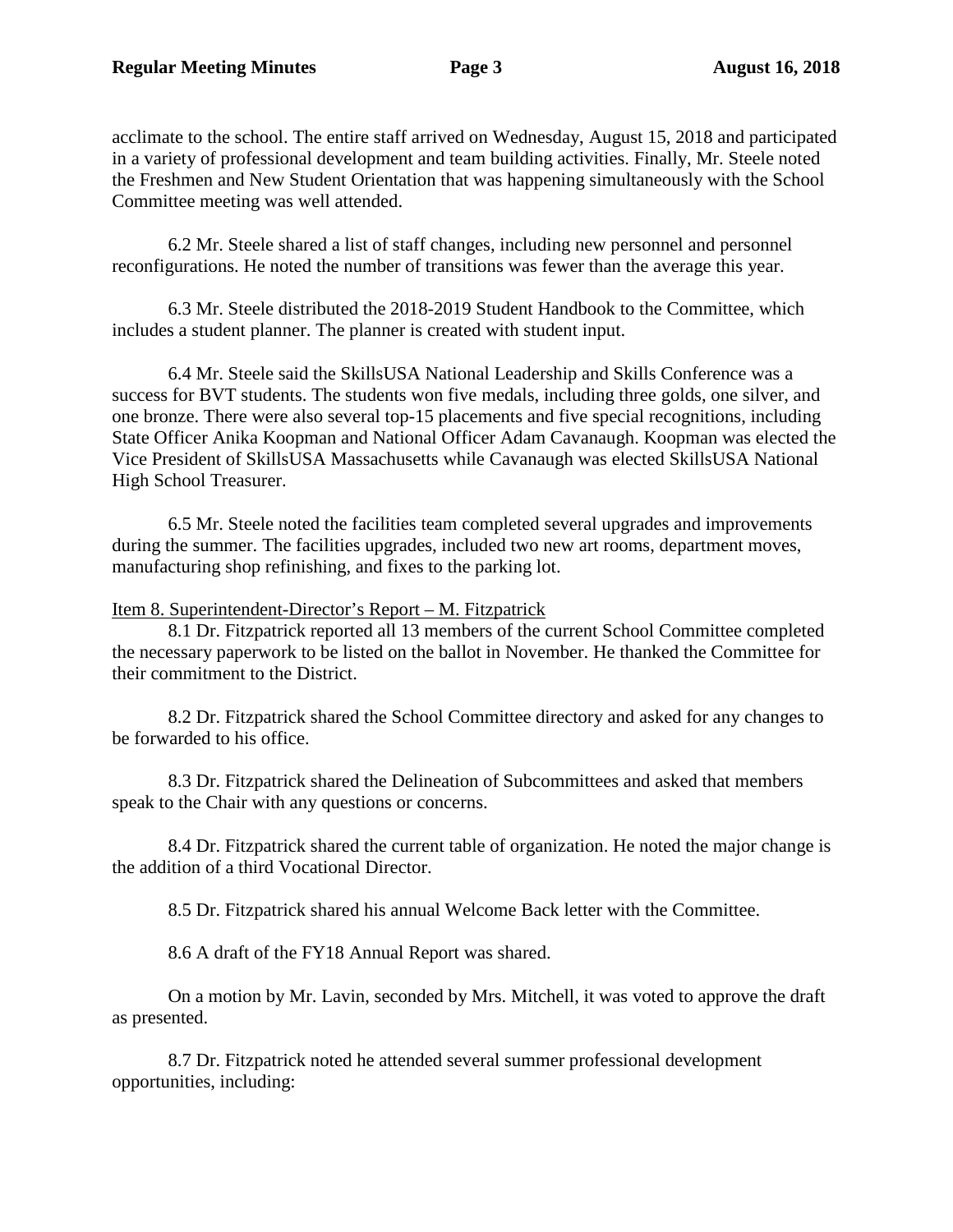a. The MASS Executive Institute held on July 10-13, 2018. It is an event he attends each year and finds new ideas and contacts.

b. The BVT Leadership Retreat was well attended. The Leadership Team made several goals to accomplish during the new school year.

8.8 Dr. Fitzpatrick shared letters of resignation from Caroline Martell, Sheri Kline, and Kasandra Sosa with the Committee.

8.9 Dr. Fitzpatrick presented the Committee with the Fall 2018 Parent and Alumni Newsletters.

8.10 Copies of 2018 Selected Massachusetts General Laws were made available for those members desiring to have them for reference.

# Item 9. Director of Student Life's Report – M. Denise

9.1 Mrs. Denise reported the school currently has 312 freshmen, 306 sophomores, 308 juniors, and 302 seniors enrolled. She noted there are three additional sophomores who are expected to join the school, but the school is awaiting confirmation.

This year, the school saw 787 applicants, including 751 freshman applicants and 36 upperclassmen applicants. In total, there were 57 declines.

Mrs. Denise also reported she is planning for the fall recruitment season. The 2018-2019 kickoff breakfast is scheduled for September 18, 2018 for guidance counselors and assistant principals. The middle school presentations will begin in October, middle school tours will also begin in October, and the open house is scheduled for Wednesday, November 28, 2018. She also noted the view book has been updated and will be printed in the coming weeks.

# Item 10. New Business

Mr. Lavin inquired about the status of purchasing a plow truck for the school. Mr. Steele noted the District eliminated that item from the budget, but the District did receive a donation of a truck that they could use to remove some heavy snow and sand the campus. Although that does not fix the problem entirely, it will be available until other arrangements can be made.

Mr. Finn noted the Blackstone-Millville School District's budget was passed after a super town meeting. He reminded the Committee that Millville is currently experiencing financial hardships.

# Item 11. Items for the Good of the Committee

The monthly compilation of news clippings and correspondence was made available for the School Committee's review.

# Item 12. Next Regularly Scheduled School Committee Meeting

The next regularly scheduled meeting will be held on September 20, 2018 at 6:00 p.m. in the Three Seasons Restaurant.